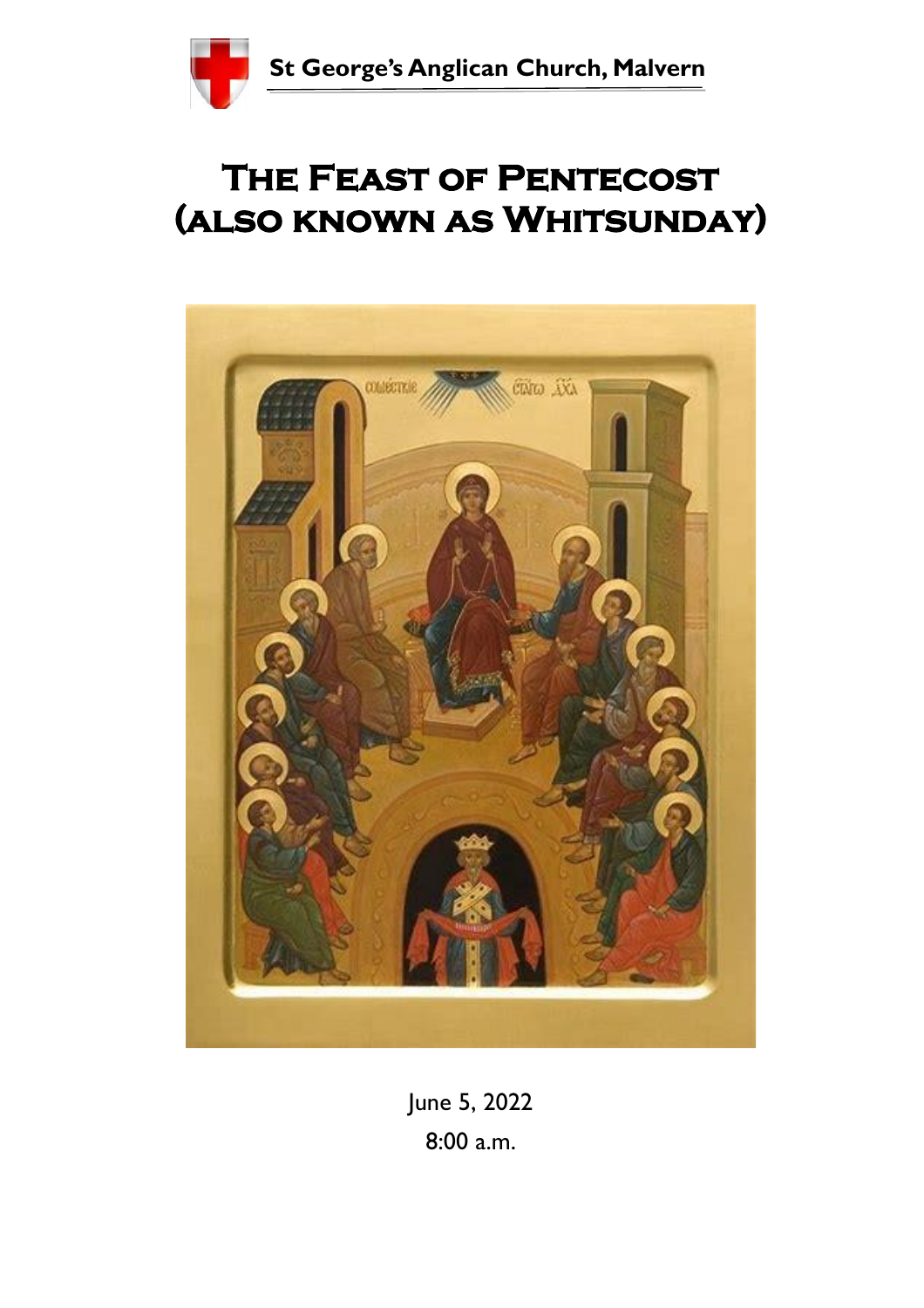The Feast of Pentecost is often taken as the day on which the church began, and so today is frequently called 'the birthday of the Church'. This, of course, depends on one's understanding of what constitutes the Church: is it the calling by Jesus of disciples? Is it that moment on the Cross when Jesus commits his mother into the care of his beloved disciple? Is it the conception of Jesus, when Mary becomes the first to 'bear God' in and to the world? Perhaps the fact that there are so many possible 'birthdays' for the Church, so many times when the Spirit can be seen to be poured out on the Church, shows us that what we are dealing with here is not any 'fixed day' (or date  $-a$ fact that the date of Pentecost always depends on Easter underlines), but a constant outpouring of God's gracious goodness.

Certainly, the Feast we celebrate today gives us a chance to recall and celebrate that what continues to sustain the Church is the gracious gift by God of God's creating, empowering, loving, and warming Holy Spirit. As Luke tells it, the rag tag bunch of disciples, following Jesus' command as he departed from them to wait in Jerusalem until they receive the gift of the Holy Spirit, become empowered to confess all that they saw God had done in and through Jesus to a large crowd gathered in Jerusalem. The crowd was gathered for the holy feast of Pentecost, that day which, in Jewish faith, marks the 'Feast of Weeks' – or a form of Harvest Festival. But it also came to signify, by the time Acts was written, a reminder of the covenant God established with all creation when God spoke to Noah. It became, therefore, a time to remember when God renewed the whole creation after the flood.

There is, therefore, a lovely 'symmetry' that in this Christian festival we recall the gift of the Spirit and think about the power and work of the Spirit in renewing the whole creation. And, given the renewal of the earth following the flood, it is a reminder to us that this renewing of the Spirit comes after Jesus has overcome the flood of death. We have been reflecting on this since Easter. Hence, Pentecost also marks the end of the liturgical Easter season (though every Sunday is a remembrance of Easter and the Resurrection.).

Furthermore, the gift of the Spirit to the apostles and other disciples described in Acts that they could speak so that each member of the large crowd in Jerusalem could 'hear, each of us, in our own native language' (Acts 2:8) – shows a reversal of the Tower of Babel. Now, rather than different languages being a sign and cause of confusion and disunity between peoples, the Spirit transforms those 'differences', enabling the differences to be a sign of God's embrace of all creation, not a single group or tribe.

This gives us quite a bit to ponder as we gather as the Church in this place today and each Sunday. Are we allowing the Spirit to empower us; so that, rather than a 'rag tag' collection of people who may feel rather tired and worn out after the ravages of Covid, we are empowered to share the transforming love of God? Are we listening to the promptings of the Spirit, so that we, too, find ways of sharing the good news to those around us in ways they can understand? Are we as a community and a nation allowing the Spirit to transform our differences and our view of difference, so that, rather than causing hostility and confusion, we see them as signs of God's abundance? Above all, are we able to hear, see and feel the Spirit leading us into all truth: the truth of God's reconciling love for all people and the continual renewing of God's creation, in which God invites us to discern and then play our part?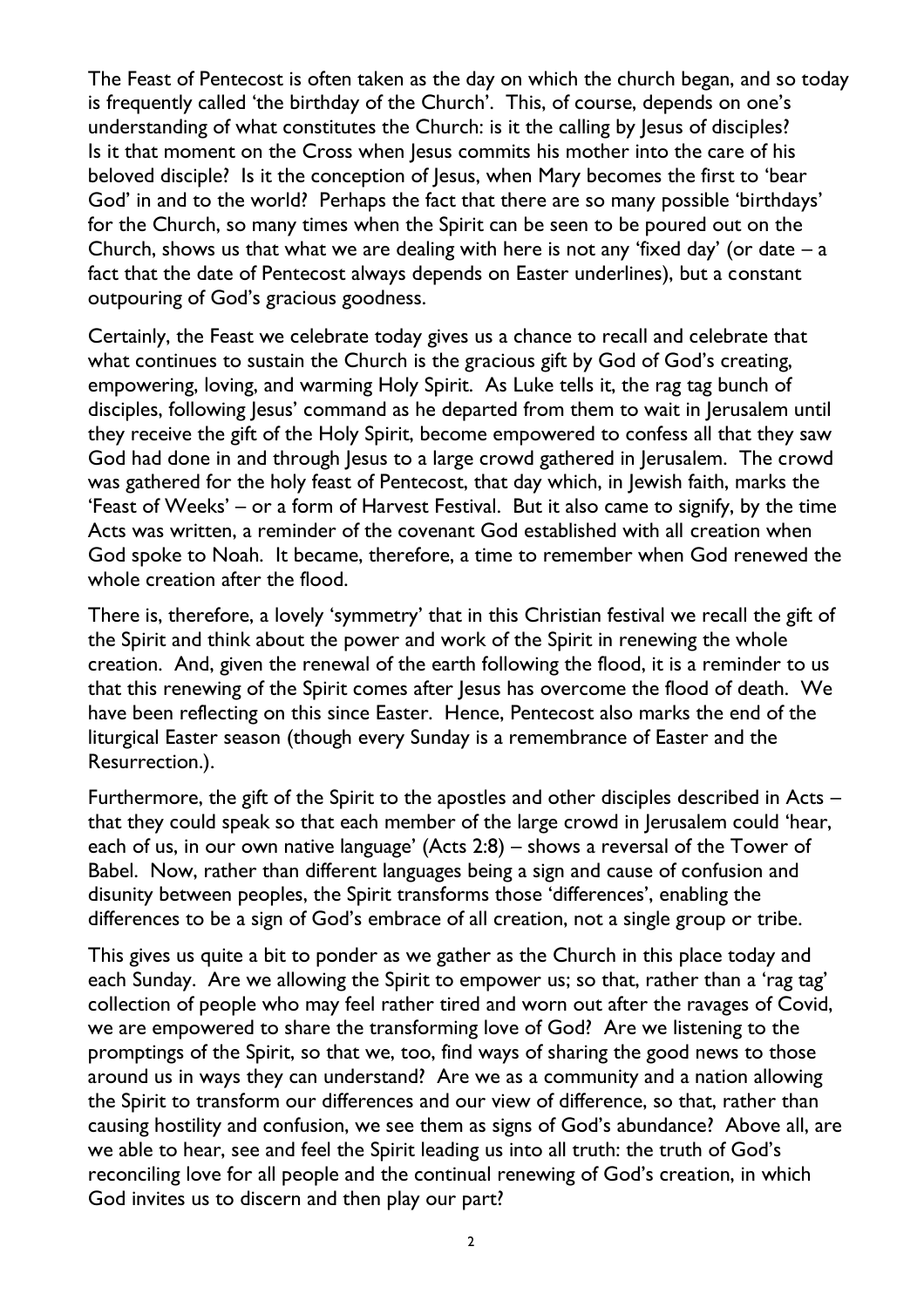### **GATHERING IN GOD'S NAME**

*The people stand as a bell is rung. We sing:* 

### **Opening Hymn**

|    | Come down, O Love divine,<br>Seek thou this soul of mine,<br>And visit it with thine own ardour glowing;<br>O Comforter, draw near,<br>Within my heart appear,<br>And kindle it, thy holy flame bestowing.   |
|----|--------------------------------------------------------------------------------------------------------------------------------------------------------------------------------------------------------------|
| 2. | O let it freely burn,<br>Till earthly passions turn<br>To dust and ashes in its heat consuming;<br>And let thy glorious light<br>Shine ever on my sight,<br>And clothe me round, the while my path illuming. |
| 3. | Let holy charity<br>Mine outward vesture be,<br>And lowliness become mine inner clothing;<br>True lowliness of heart,<br>Which takes the humbler part,<br>And o'er its own shortcomings weeps with loathing. |
|    |                                                                                                                                                                                                              |

4. And so the yearning strong, With which the soul will long, Shall far outpass the power of human telling; For none can guess its grace, Till he become the place Wherein the Holy Spirit makes his dwelling.

> *Words: Italian,* Bianco da Siena (*d. 1434*) *tr.* R, F. Littledale (*1833–90*) *Music:* Down Ampney, by Ralph Vaughan Williams (*1872–1958*)

Blessed be God, Father, Son and Holy Spirit. **Blessed be God's Kingdom, now and for ever.** 

The Lord be with you **And also with you.** Christ is risen. Alleluia! **He is risen indeed. Alleluia!**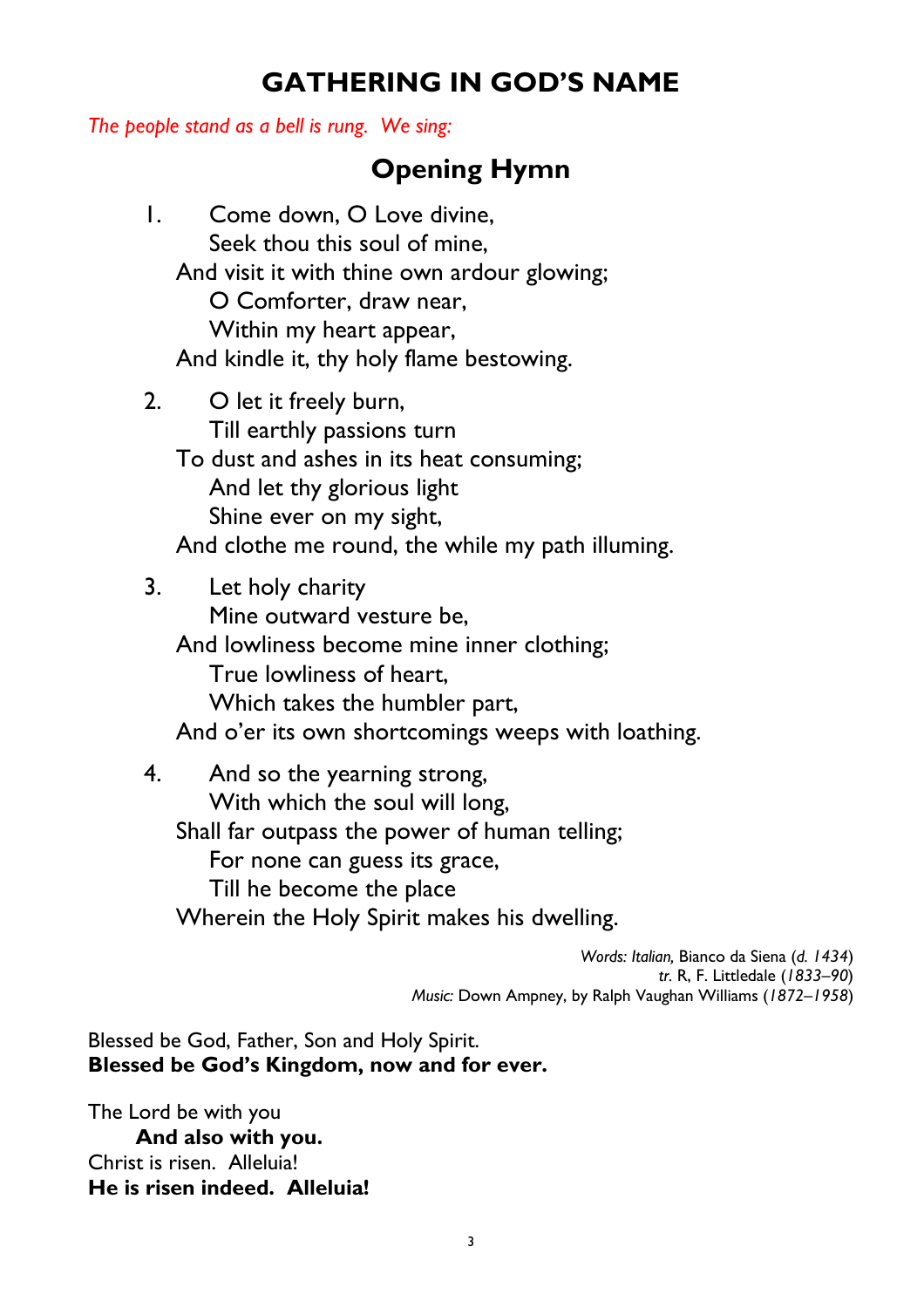*The President welcomes the congregation in suitable words, followed by a sentence of Scripture.* 

Let us pray.

**Almighty God, to whom all hearts are open, all desires known, and from whom no secrets are hidden: cleanse the thoughts of our hearts by the inspiration of your Holy Spirit, that we may perfectly love you, and worthily magnify your holy name, through Christ our Lord. Amen.** 

#### *We say together*

**Lord have mercy. Christ have mercy. Lord have mercy.** 

**Glory to God in the highest, and peace to God's people on earth. Lord God, heavenly King, almighty God and Father, we worship you, we give you thanks, we praise you for your glory. Lord Jesus Christ, only Son of the Father Lord God, Lamb of God, you take away the sin of the world: have mercy on us; you are seated at the right hand of the Father: receive our prayer. For you alone are the Holy One, you alone are the Lord, you alone are the Most High, Jesus Christ, with the Holy Spirit, in the glory of God the Father. Amen.**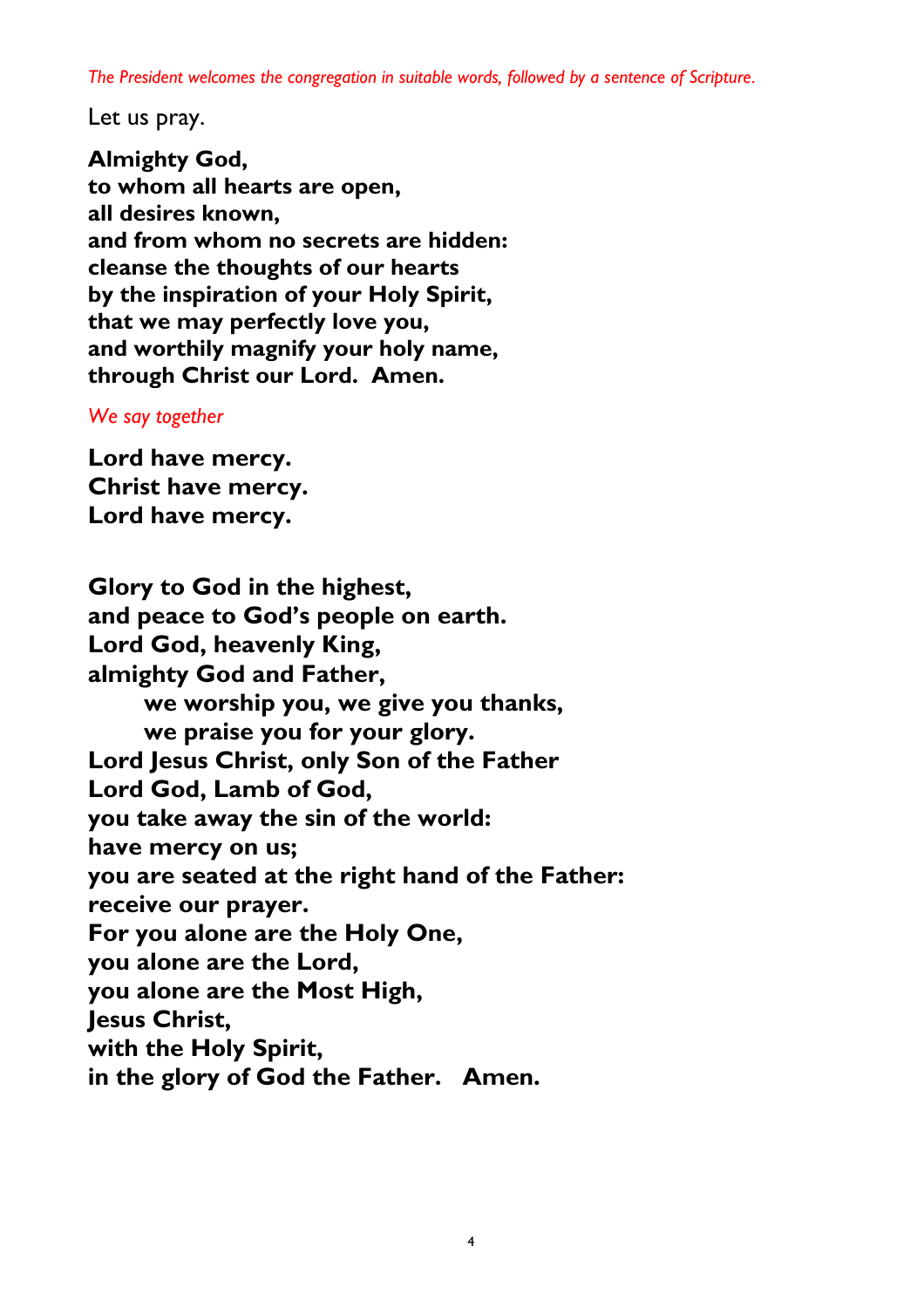Let us pray.

*The people pray silently, and then the President 'collects' the silent prayer:*

O God, who in smoke and fire upon Mount Sinai gave the law to Moses, and who revealed the new covenant in the fire of the Spirit: grant, we pray, that, kindled by that same Spirit which you poured forth upon you apostles, we may fulfil with joy your commandment of love. We ask this through Jesus Christ our Lord, who lives and reigns with you and the Holy Spirit, one God, now and for ever. **Amen.** 

### **THE MINISTRY OF THE WORD**

### **FIRST READING:** *Acts 2: 1–21*

A reading from the Acts of the Apostles

When the day of Pentecost had come, they were all together in one place. And suddenly from heaven there came a sound like the rush of a violent wind, and it filled the entire house where they were sitting. Divided tongues, as of fire, appeared among them, and a tongue rested on each of them. All of them were filled with the Holy Spirit and began to speak in other languages, as the Spirit gave them ability.

Now there were devout Jews from every nation under heaven living in Jerusalem. And at this sound the crowd gathered and was bewildered, because each one heard them speaking in the native language of each. Amazed and astonished, they asked,

'Are not all these who are speaking Galileans?

And how is it that we hear, each of us, in our own native language? Parthians, Medes, Elamites, and residents of Mesopotamia, Judea and Cappadocia, Pontus and Asia, Phrygia and Pamphylia, Egypt

 and the parts of Libya belonging to Cyrene, and visitors from Rome, both Jews and proselytes, Cretans and Arabs—

in our own languages we hear them speaking about God's deeds of power.' All were amazed and perplexed, saying to one another,

'What does this mean?'

But others sneered and said,

'They are filled with new wine.'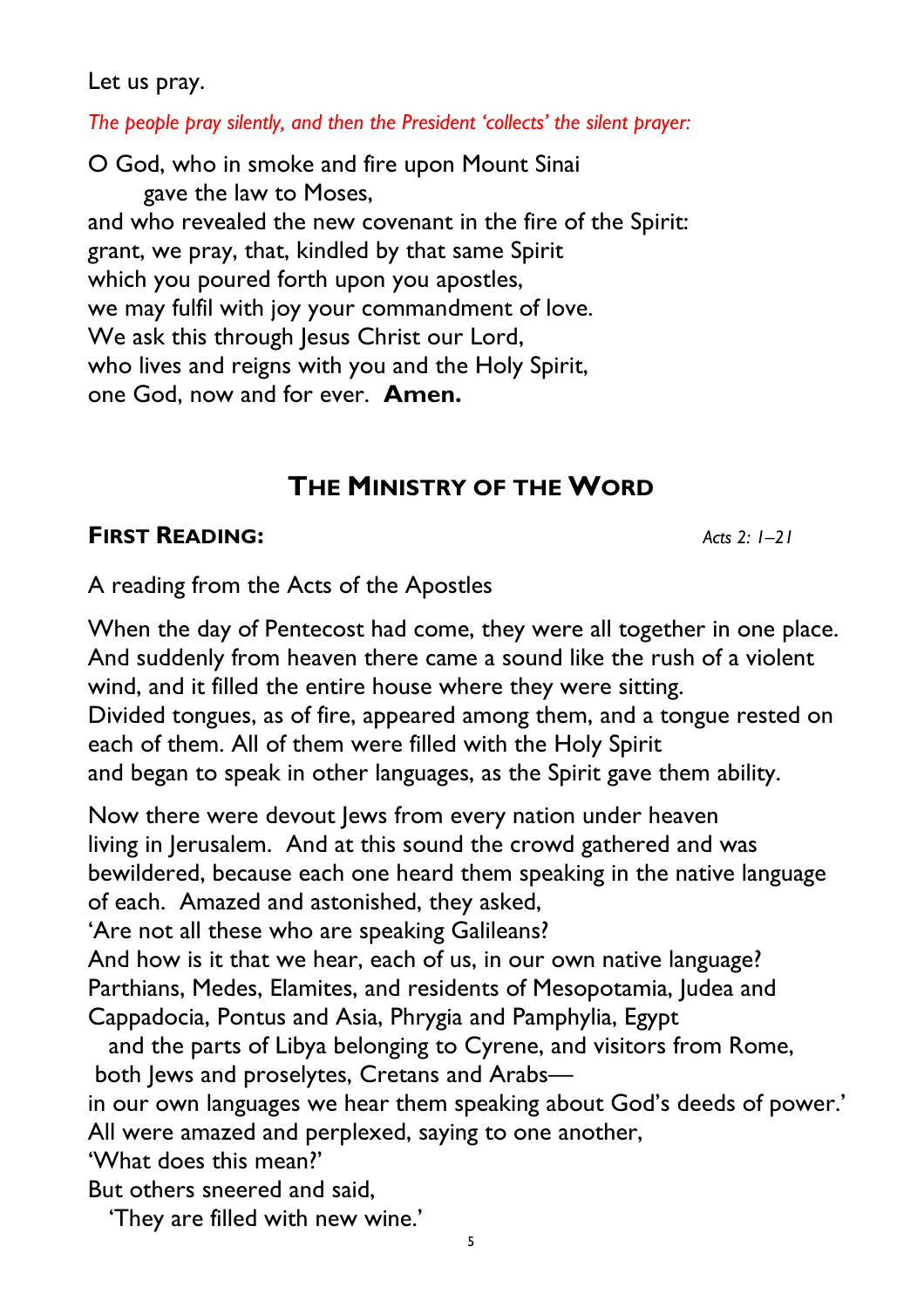But Peter, standing with the eleven, raised his voice and addressed them:

'Men of Judea and all who live in Jerusalem, let this be known to you, and listen to what I say. Indeed, these are not drunk, as you suppose, for it is only nine o'clock in the morning.

No, this is what was spoken through the prophet Joel:

"In the last days it will be, God declares, that I will pour out my Spirit upon all flesh, and your sons and your daughters shall prophesy, and your young men shall see visions, and your old men shall dream dreams. Even upon my slaves, both men and women, in those days I will pour out my Spirit; and they shall prophesy. And I will show portents in the heaven above and signs on the earth below, blood, and fire, and smoky mist. The sun shall be turned to darkness and the moon to blood, before the coming of the Lord's great and glorious day. Then everyone who calls on the name of the Lord shall be saved."

Hear the word of the Lord.

### **Thanks be to God.**

### **Psalm 104: 26–36, 37b**

### **Response: Send forth your Spirit, Lord, and renew the face of the earth.**

- 26. O Lord, how manifold are your works! In wisdom you have made them all; the earth is full of your creatures. **R.**
- 27. Yonder is the great and wide sea, with its living things too many to number, creatures both small and great.
- 28. There move the ships, and there is that Leviathan that you made for the sport of it.
- 29. All of them look to you to give them their food in due season;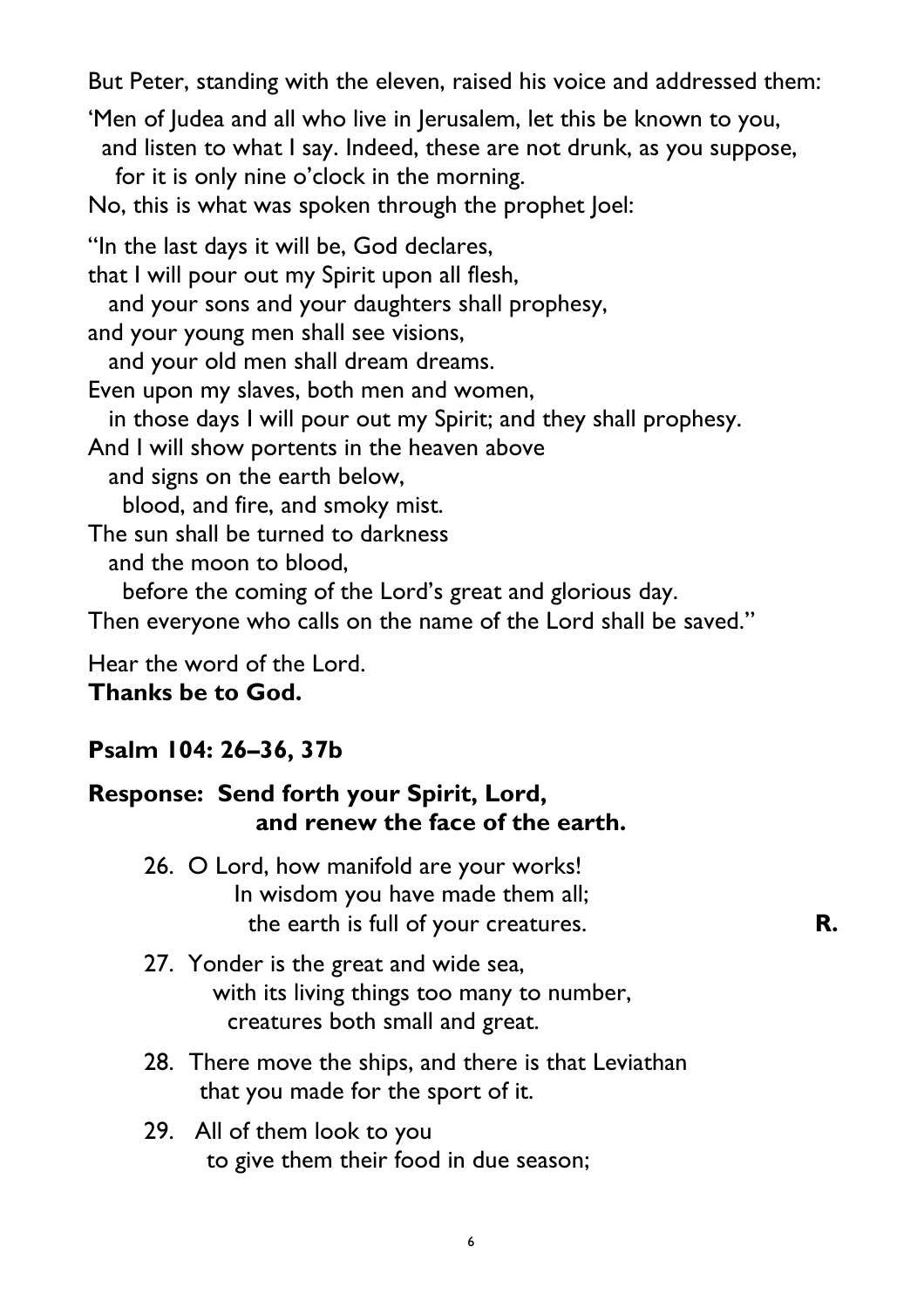|     | 30. You give it to them, they gather it up;<br>you open your hand and they are filled with good things.                |    |
|-----|------------------------------------------------------------------------------------------------------------------------|----|
|     | 31. You hide your face and they are terrified;<br>you take away their breath and they die<br>and return to their dust. | R. |
|     | 32. You send forth your spirit and they are created;<br>and so you renew the face of the earth.                        |    |
| 33. | May the glory of the Lord endure for ever;<br>may the Lord rejoice in all his works.                                   |    |
| 34. | He looks at the earth and it trembles;<br>he touches the mountains and they smoke.                                     | R. |
| 35. | I will sing to the Lord as long as I live;<br>I will praise my God while I have my being.                              |    |
| 36. | May these words of mine please him,<br>I will rejoice in the Lord.                                                     |    |
| 37. | Bless the Lord, O my soul. Alleluia!                                                                                   | R. |

### **SECOND READING:** *Romans 8:14–17*

A reading from the letter of Paul to the Church in Rome

For all who are led by the Spirit of God are children of God. For you did not receive a spirit of slavery to fall back into fear, but you have received a spirit of adoption. When we cry, 'Abba! Father!' it is that very Spirit bearing witness with our spirit that we are children of God, and if children, then heirs, heirs of God and joint heirs with Christ—

if, in fact, we suffer with him so that we may also be glorified with him.

Hear the word of the Lord. **Thanks be to God.**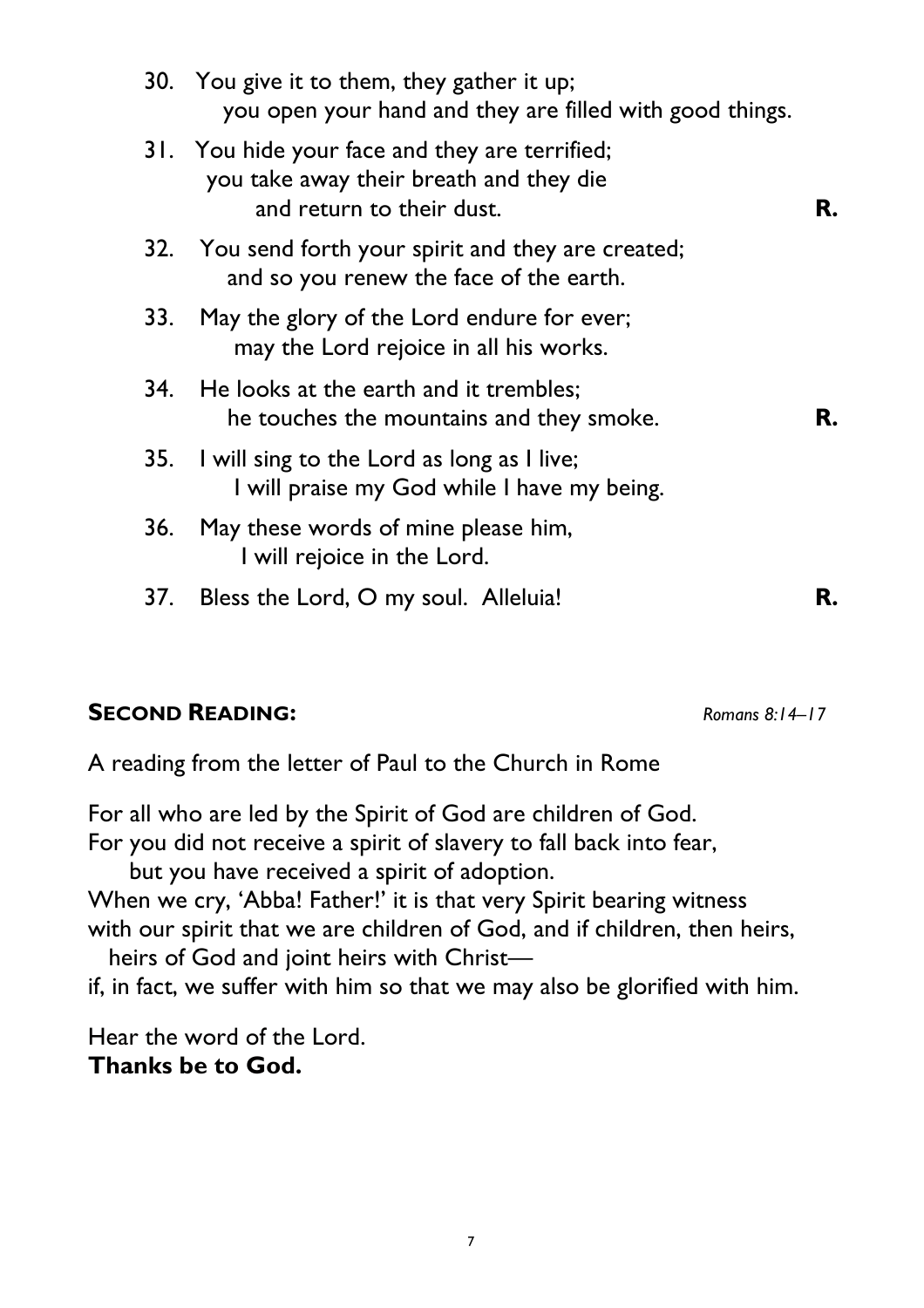#### **GOSPEL** *(John 14: 8–17, 25–27*)

Alleluia! Alleluia!

Come Holy Spirit, fill the hearts of your faithful and kindle in them the fire of your love.

### **Alleluia!**

The Lord be with you. **And also with you.** 

Hear the gospel of our Lord Jesus Christ, according to John. **Glory to you, Lord Jesus Christ.** 

Philip said to him, 'Lord, show us the Father, and we will be satisfied.' Jesus said to him, 'Have I been with you all this time, Philip, and you still do not know me? Whoever has seen me has seen the Father. How can you say, "Show us the Father"? Do you not believe that I am in the Father and the Father is in me? The words that I say to you I do not speak on my own; but the Father who dwells in me does his works. Believe me that I am in the Father and the Father is in me; but if you do not, then believe me because of the works themselves. Very truly, I tell you, the one who believes in me will also do the works that I do and, in fact, will do greater works than these, because I am going to the Father. I will do whatever you ask in my name, so that the Father may be glorified in the Son. If in my name you ask me for anything, I will do it.

'If you love me, you will keep my commandments. And I will ask the Father, and he will give you another Advocate, to be with you for ever. This is the Spirit of truth, whom the world cannot receive, because it neither sees him nor knows him. You know him, because he abides with you, and he will be in you….

'I have said these things to you while I am still with you.

But the Advocate, the Holy Spirit, whom the Father will send in my name, will teach you everything, and remind you of all that I have said to you.

Peace I leave with you; my peace I give to you.

I do not give to you as the world gives.

Do not let your hearts be troubled, and do not let them be afraid.

For the gospel of the Lord. **Praise to you, Lord Jesus Christ.**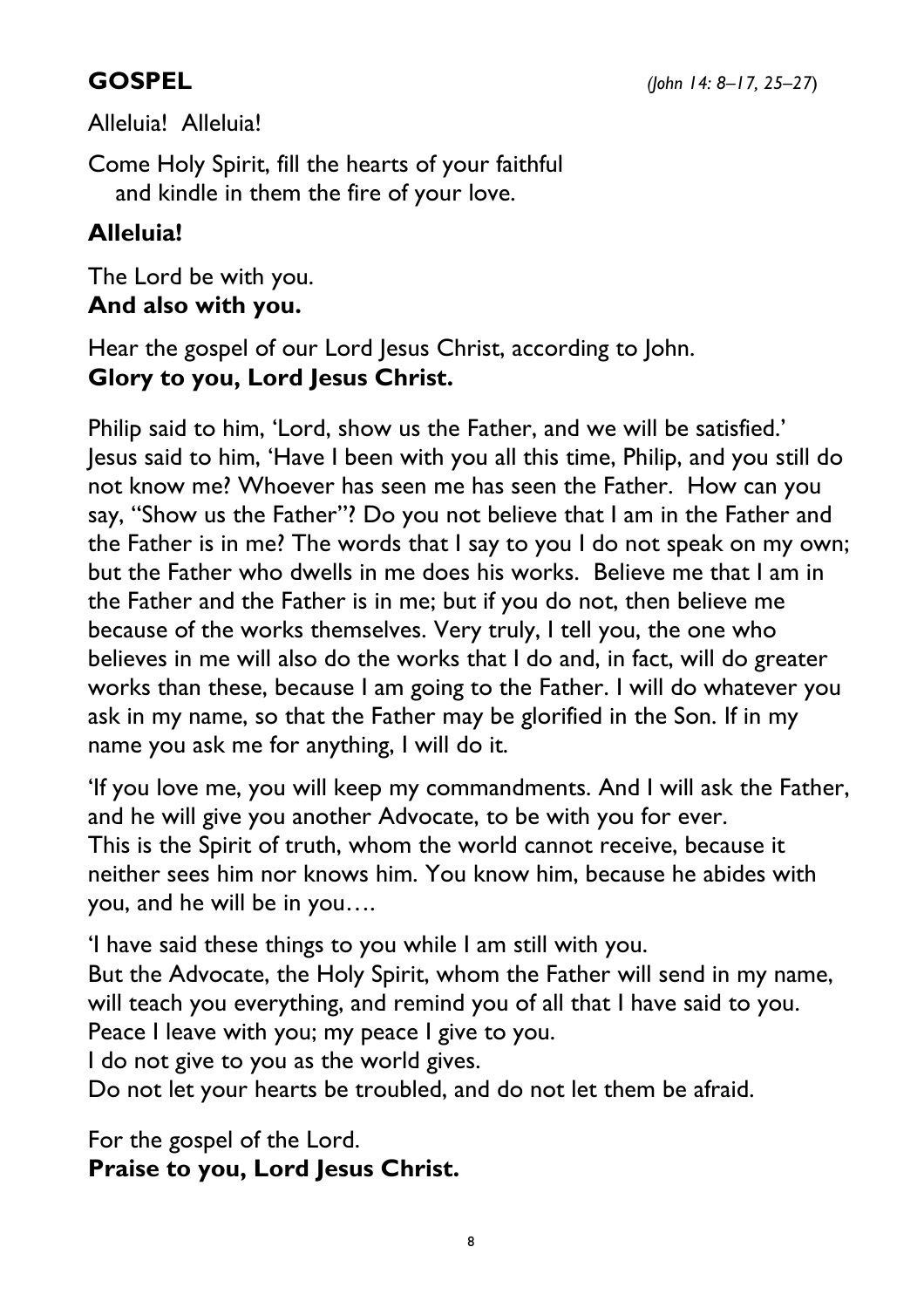*The Sermon* 

*After the sermon, silence is kept.* 

### **The Nicene Creed**

Let us together affirm the faith of the Church:

*All stand* 

**We believe in one God, the Father, the almighty, maker of heaven and earth, of all that is, seen and unseen.** 

**We believe in one Lord, Jesus Christ, the only Son of God, eternally begotten of the Father, God from God, Light from Light, true God from true God, begotten, not made, of one being with the Father; through him all things were made. For us and for our salvation he came down from heaven, was incarnate of the Holy Spirit and the Virgin Mary and became truly human.** 

**For our sake he was crucified under Pontius Pilate; he suffered death and was buried. On the third day he rose again in accordance with the Scriptures; he ascended into heaven** 

 **and is seated at the right hand of the Father.** 

**He will come again in glory to judge the living and the dead and his kingdom will have no end.** 

**We believe in the Holy Spirit, the Lord, the giver of life, who proceeds from the Father [and the Son], who with the Father and the Son is worshipped and glorified, who has spoken through the prophets.**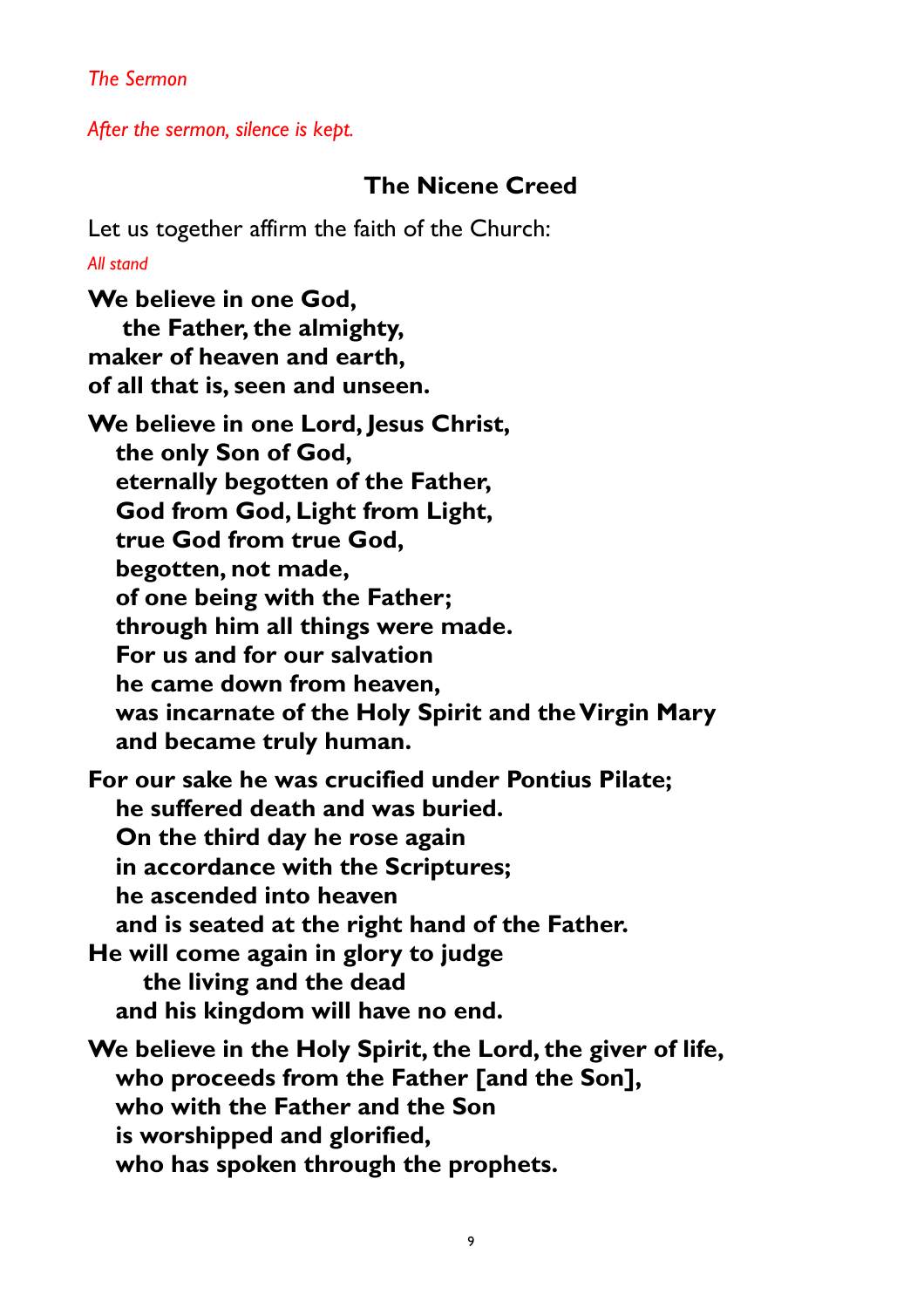**We believe in one holy Catholic and apostolic Church. We acknowledge one baptism for the forgiveness of sins. We look for the resurrection of the dead, and the life of the world to come. Amen.** 

### **THE PRAYERS OF THE PEOPLE**

Let us pray for the world and for the Church.

Prayers are offered for the world, the Church, for our local community, those sick or "in any other adversity", *and we remember the faithful departed.* 

#### **For the Anglican Church**

We pray for The Anglican Church of Southern Africa; The Diocese of Perth; All Saints, Rosebud w. St Katherine's, McCrae; St James' and St Peter's Kilsyth/Montrose; St Barnabas' Balwyn; St Stephen's Richmond.

#### **For all in need**

May all who are in trouble, in need or sickness find peace and refreshment in you especially: Ann, Cecily, John, Coral, Keith, Erica, Peter, Helen, Claire, John, Margaret, Joan, Thea, John, Ray, Kaye, Clive, Christine and others we mention before God in the silence of our hearts.

#### **For the Faithful Departed**

We pray for those whose anniversary of death occurs this week: Winifred Mary Barber, Wilhelmena Belcher, Nancy Browne, John Creighton Dean, Judith Granger, Edmund Hagerty, Alistair Hillier, Edgar Hindell, Harold Hood, Alison Clare Hughes, Hilda Lester, William Ian Lowry, Henry Mark, Olive Newnham, Katharine (Kitty) Roff, Ruby Wailes.

### *The President concludes*

Almighty God, you have promised to hear our prayers. **Grant that what we have asked in faith we may by your grace receive, through Jesus Christ our Lord. Amen.**

## **CONFESSION AND ABSOLUTION**

The Spirit of truth comes to convict of sin, of righteousness, and of judgement.

#### *Silence is kept.*

Let us confess our sins in penitence and faith, confident in God's forgiveness.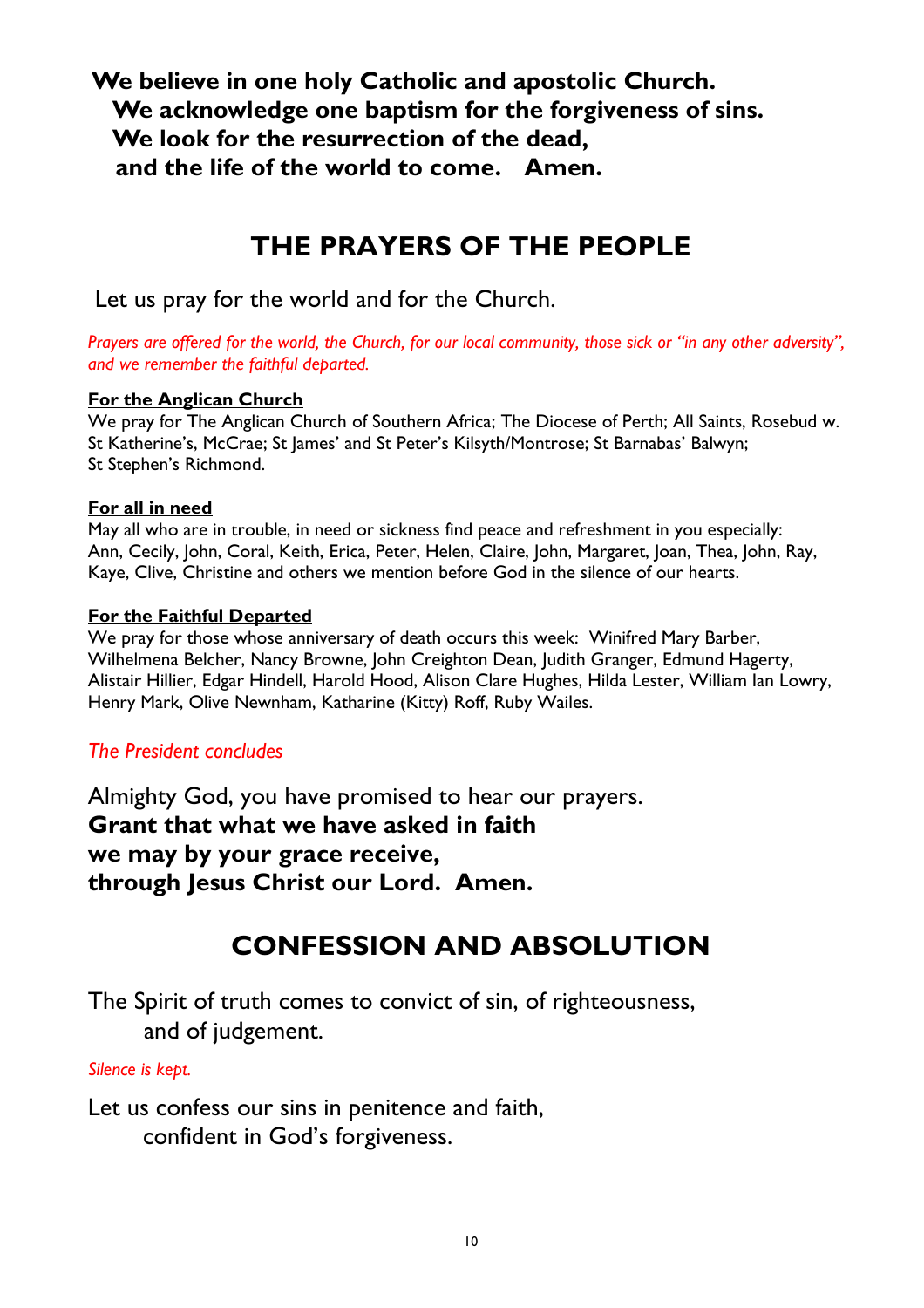Merciful God,

**our maker and our judge,** 

**we have sinned against you in thought, word and deed,** 

 **and in what we have failed to do:** 

**we have not loved you with our whole heart;** 

**we have not loved our neighbours as ourselves;** 

**we repent, and are sorry for all our sins.** 

**Father, forgive us.** 

**Strengthen us to love and obey you in newness of life; through Jesus Christ our Lord.** 

**Amen.** 

### **THE GREETING OF PEACE**

United by the Spirit, we are the Body of Christ. **His Spirit is with us.** 

The peace of the Risen Lord be always with you. Alleluia! Alleluia! **And also with you. Alleluia! Alleluia!** 

*Members of the congregation greet one another in an appropriate way.* 

## **THE LITURGY OF THE SACRAMENT**

*During the following hymn, the people's gifts are brought forward, and the altar prepared.*

### **Offertory Hymn**

- 1. Come, Holy Ghost, our souls inspire, And lighten with celestial fire; Thou the anointing Spirit art, Who dost Thy sevenfold gifts impart.
- 2. Thy blessèd unction from above Is comfort, life, and fire of love; Enable with perpetual light The dullness of our blinded sight.
- 3. Anoint and cheer our soilèd face With the abundance of thy grace; Keep far our foes, give peace at home; Where thou art guide, no ill can come.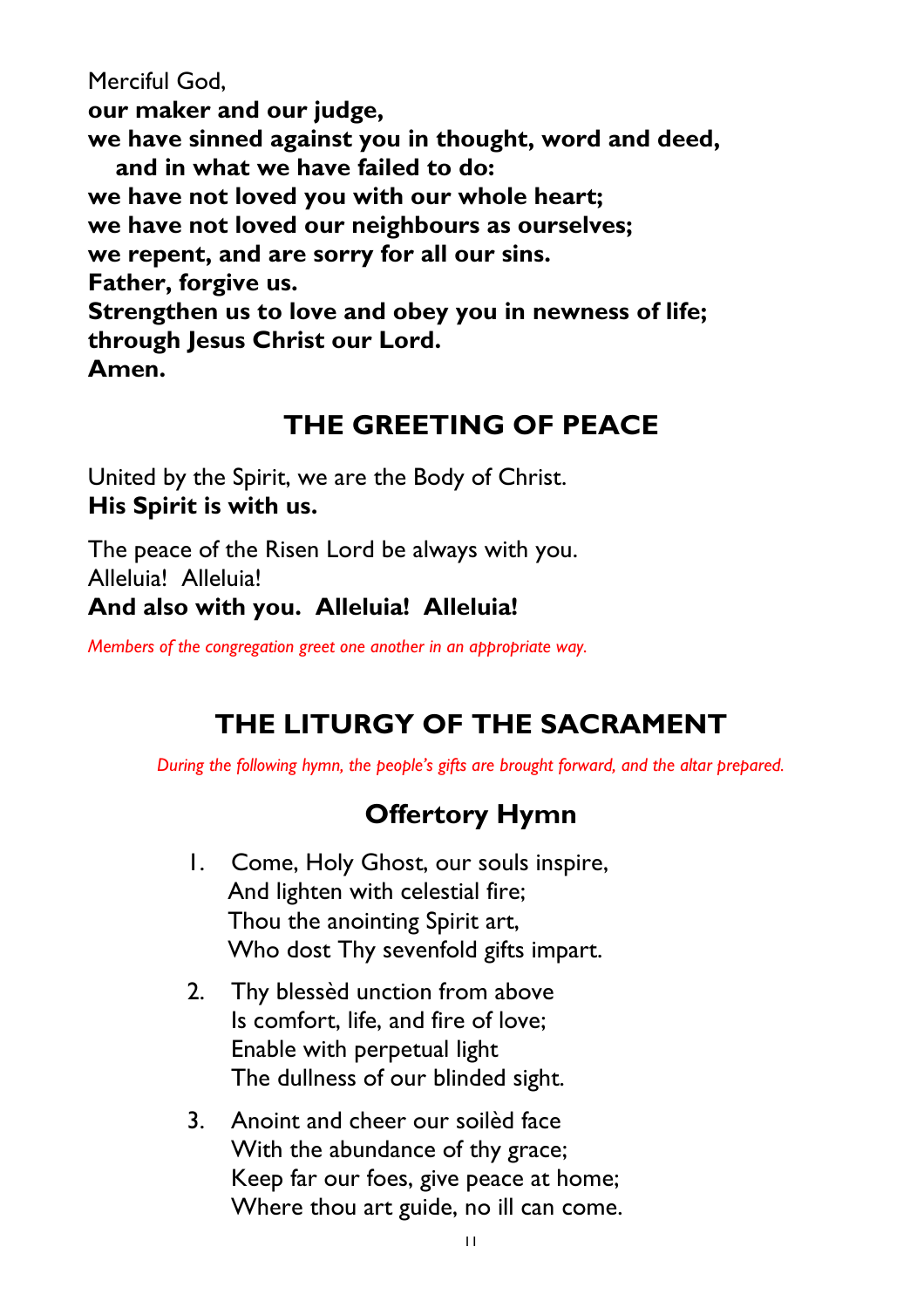4. Teach us to know the Father, Son, And Thee, of both, to be but One; That through the ages all along This, this may be our endless song.

> Praise to thy eternal merit, Father, Son, and Holy Spirit. Amen.

> > *Words:* John Cosin (*1594–1672*) based on *Veni Creator Spiritus*

*Music:* Veni Creator (Mechlin). Mode viii

*The President offers prayers over the gifts, to which the people respond:* 

### **Blessed be God for ever.**

*The President then begins the Great Thanksgiving Prayer* 

The Lord be with you. **And also with you.**  Lift up your hearts. **We lift them to the Lord.**  Let us give thanks to the Lord our God. **It is right to give our thanks and praise.** 

*The President continues with the prayer, concluding with:* 

Therefore with angels and archangels, and with all the company of heaven, we proclaim your great and glorious name, for ever praising you and saying:

**Holy, holy, holy Lord, God of power and might, Heaven and earth are full of your glory. Hosanna in the highest.** 

**Blessed is he who comes in the name of the Lord. Hosanna in the highest.** 

*The President continues the prayer until the deacon says:* 

Let us proclaim the mystery of faith: **Christ has died, Christ is risen. Christ will come again.**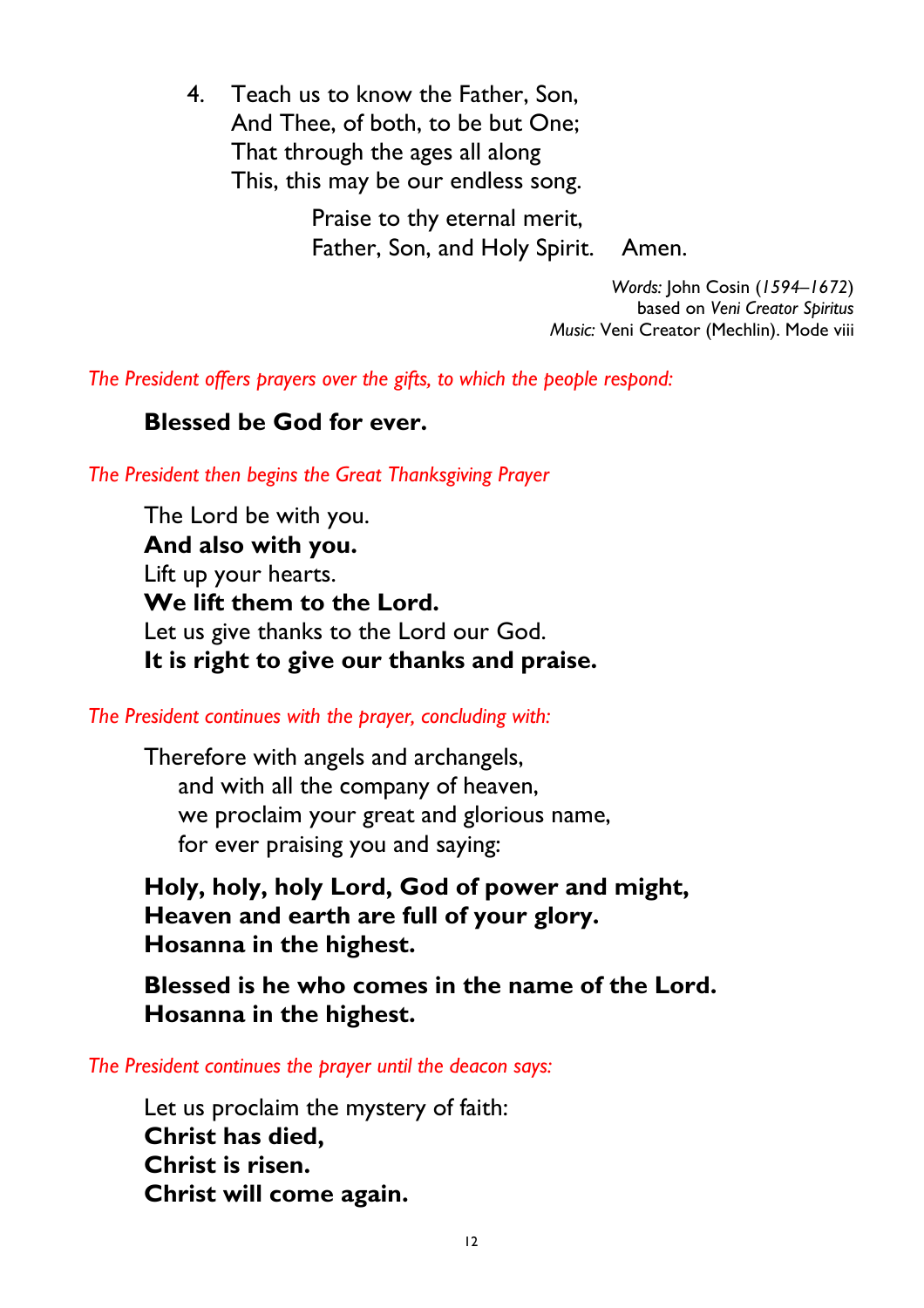*The President continues the prayer, which concludes:* 

…we worship you, Father, in songs of never-ending praise:

**Blessing and honour and glory and power are yours for ever and ever. Amen.** 

#### *A brief silence is kept.*

As our Saviour Christ has taught us, we are confident to pray:

**Our Father in heaven, hallowed be your name, your kingdom come, your will be done, on earth as in heaven. Give us today our daily bread. Forgive us our sins as we forgive those who sin against us. Save us from the time of trial and deliver us from evil.** 

 **For the kingdom, the power, and the glory are yours, now and for ever. Amen.** 

### **THE BREAKING OF THE BREAD AND THE COMMUNION**

*As the President breaks the bread, the following is said:* 

We break this bread to share in the Body of Christ. We who are many are one body, **for we all share in the one bread.**  *We sing:* 

**Jesus, Lamb of God, have mercy on us. Jesus, bearer of our sins, have mercy on us. Jesus, Redeemer of the world, grant us your peace.** 

The gifts of God for the people of God.

Come, let us take this holy sacrament of the Body and Blood of Christ in remembrance that he died for us, and feed on him in our hearts by faith with thanksgiving.

*Communion is distributed.* 

*After Communion, silence is kept.*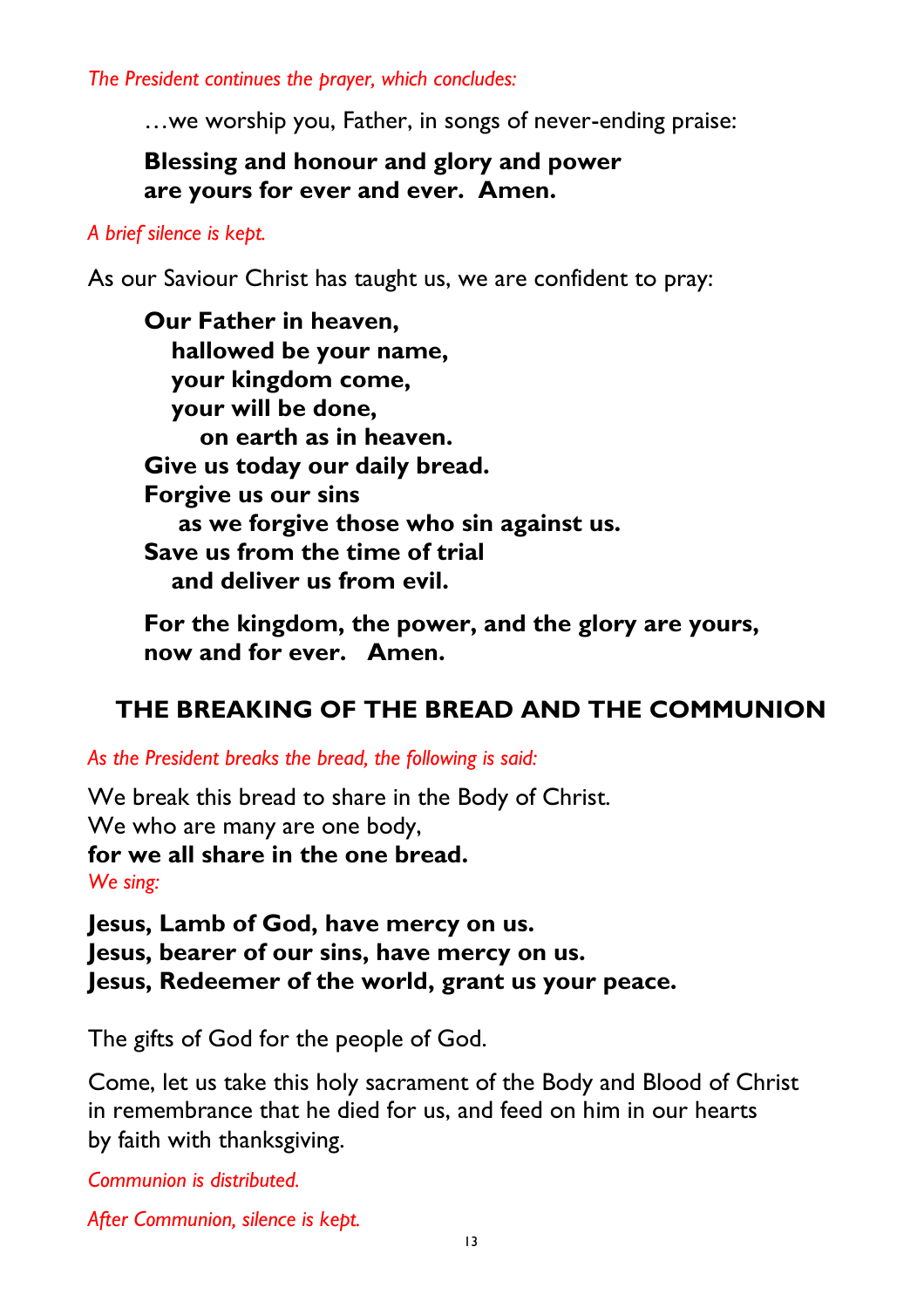### **THE SENDING OUT OF GOD'S PEOPLE**

*All stand. The President offers a prayer, concluding with:* 

#### Father,

**we offer ourselves to you as a living sacrifice, through Jesus Christ our Lord. Send us out in the power of your Spirit to live and work to your praise and glory.** 

*Please sit for notices.* 

### **CLOSING HYMN**

#### *All stand.*

- 1. O Thou who camest from above, The pure celestial fire to impart, Kindle a flame of sacred love On the mean altar of my heart.
- 2. There let it for thy glory burn With inextinguishable blaze, And trembling to its source return In humble prayer and fervent praise.
- 3. Jesus, confirm my heart's desire To work, and speak, and think for thee; Still let me guard the holy fire, And still stir up the gift in me.
- 4. Ready for all thy perfect will, My acts of faith and love repeat; Till death thy endless mercies seal, And make the sacrifice complete.

*Words:* Charles Wesley (*1707–88*) *Music:* Hereford, Samuel Sebastian Wesley (*1810–76*)

*The priest pronounces a blessing to which all respond:*  **Amen.** 

Go in peace to love and serve the Lord. Alleluia! Alleluia! **In the name of Christ. Amen. Alleluia! Alleluia!**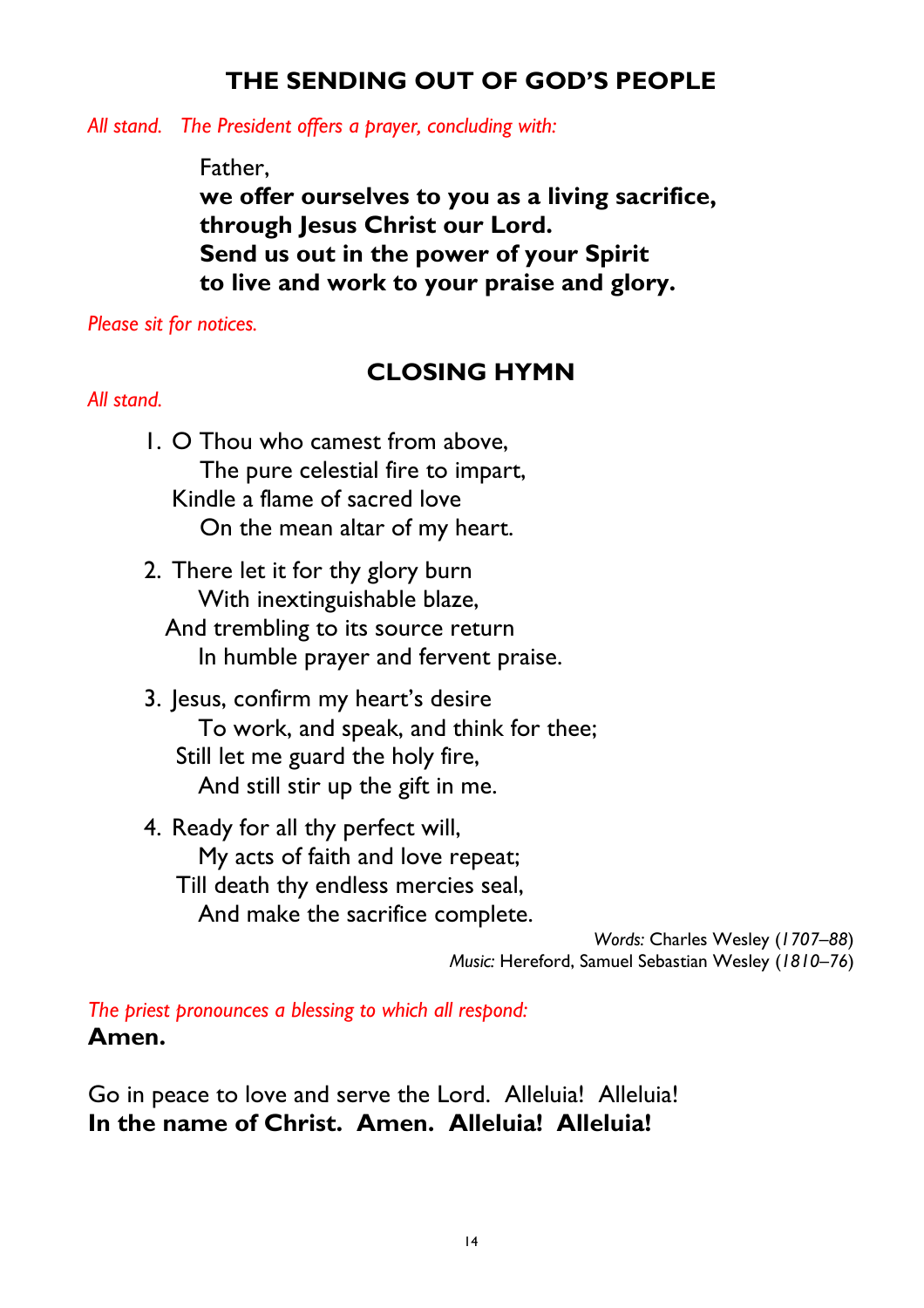### **NOTICES**

#### **Welcome**

We are very pleased to welcome the families, sponsors and friends of Danielle and Lincoln House who are to be baptized at the 10:00 a.m. eucharist this morning.

#### **Tonight**

**Festal Choral Evensong (BCP) for Pentecost at 6:30 p.m., followed by refreshments in the Hall. Please join us for a fitting end to the Easter Season.** 

#### **Readers/Servers/Eucharistic Assistants Refresher Course**

Thank you to all who attended the refresher course for all those involved in these important ministries last Sunday.

**Public Lecture:** *Identity and Inclusion: Jesus and the Syruphoenician Woman in Mark's Gospel*  This public lecture will cover the socio-cognitive ramifications of ethnic identity in the ancient world, and lesus' response.

Presented by Dr Elizabeth Shively, Director of Teaching and Senior Lecturer in New Testament, University of St Andrews (School of Divinity), Co-Investigator on the Figuring the Enemy Project, and Honorary Research Fellow, Trinity College Theological School.

| Date:             | Tuesday 14 June 2022                                                                                     |
|-------------------|----------------------------------------------------------------------------------------------------------|
| Time:             | $7:30 - 9:00$ pm                                                                                         |
| Location:         | Old Warden's Lodge, Trinity College Theological School<br>100 Royal Parade, Parkville, VIC 3052          |
| RSVP:             | By 5pm Sunday 12 June 2022 / Click here to RSVP<br>https://www.trybooking.com/events/landing?eid=913196& |
| <b>Enquiries:</b> | Theological School   03 9348 7127 / theologyevents@trinity.edu.au                                        |

### **READINGS FOR NEXT WEEK: FEAST OF THE HOLY TRINITY**

Proverbs 8:1–4, 22–31 Proverbs 8:1–4, 22–31 Romans 5:1–5 John 16:12–15